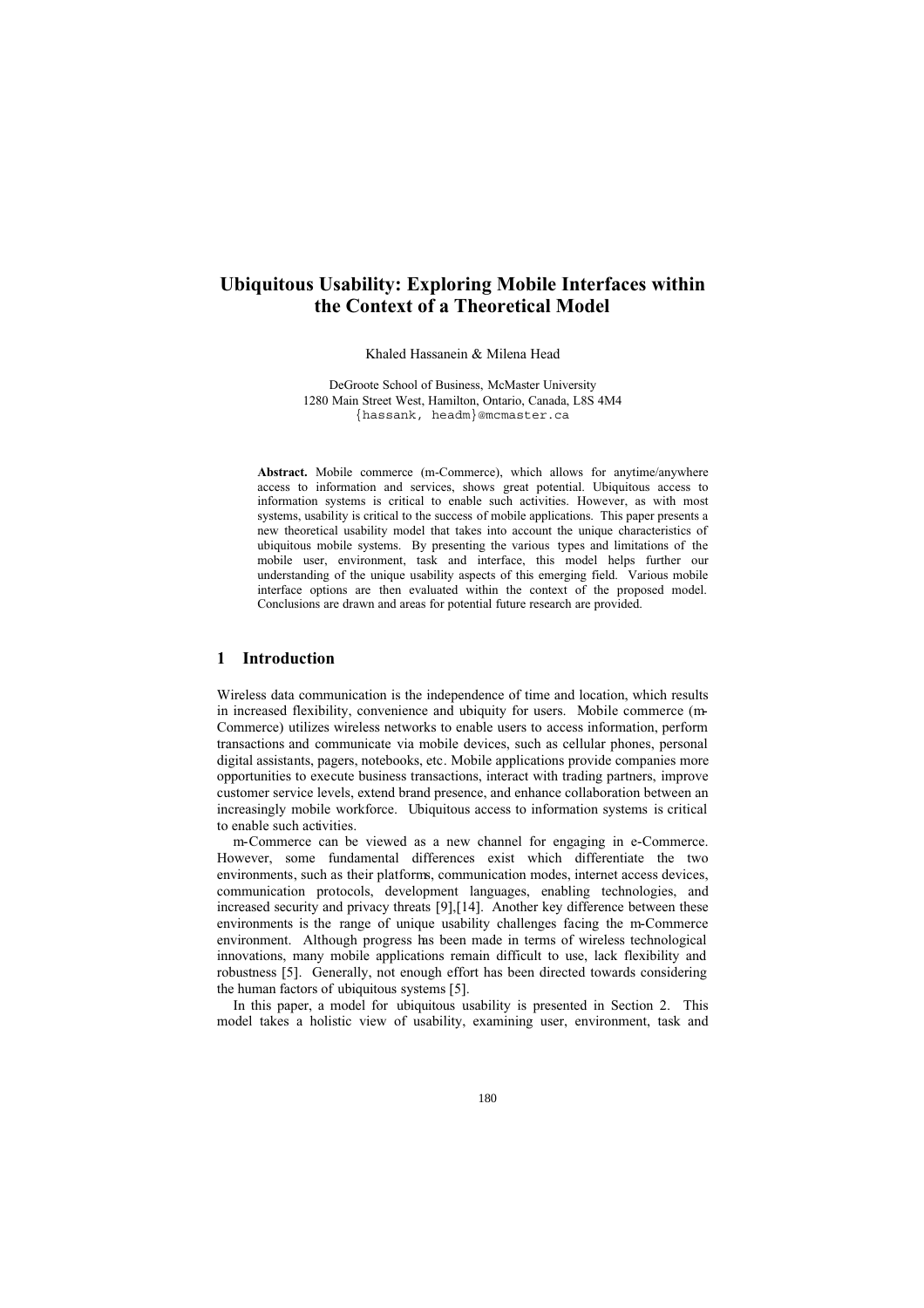interface elements. Since to the end-user, the human-computer interface is often considered the most important component of the entire system, the remaining sections of this paper focus on the interface element of ubiquitous usability. Section 3 evaluates the ubiquitous usability of various mobile interfaces, within the context of the proposed model. Finally, section 4 provides some conclusions and areas for future research.

### **2 A Model for Ubiquitous Usability**

A usable system will facilitate interaction with its users by making the interface "transparent" to those users, focussing their attention on the mission and not the means [17]. Researchers agree that usability involves many aspects or dimensions, which are often mutually dependent [36],[18],[15],[28],[22]. Nielsen's [28] work, which is often cited, defines usability along the dimensions of learnability, efficiency, memorability, error prevention, and satisfaction.

Within the context of the Web, several models have been proposed to explore the concept of usability [13],[12],[42]. Such models have been designed for systems that are typically used within a static environment (e.g. office or home). The dimensions and aspects of these models are still applicable within a mobile environment to a certain extent. However, they fail to provide a complete picture of all the factors impacting usability for mobile users who are typically engaged in tasks within dynamic environments. As such, the usability of a mobile interface may be heavily influenced by the environment or context in which it is being used [19],[21].

In order to fully understand the factors influencing usability within a mobile setting the elements of user, task, interface and environment need to be considered. The interactions of these various elements result in distinct settings with different usability requirements and consequently different suitable interfaces. We propose a new ubiquitous usability model that incorporates these elements, as shown in Figure 1. User, task, interface and environment elements, which can each be classified into various types and exhibit a variety of limitations, influence each other and impact the overall usability of a mobile experience or setting. The types and the limitations of each of the elements are discussed below in more detail.

#### **2.1 The User**

The user is central to this model, as he/she typically determines the mobile task to be completed via a particular interface within an environmental context.

**User Types.** Users may broadly be classified according to several characteristics and schemes. Below are two common classifications found in the literature.

*Novice/Expert:* Expertise can be considered along several aspects: experience with the task domain, system, and with computers/devices in general [28]. There is ample evidence to support the intuitive notion that domain experts behave differently from novices [34]. Experts do not just know more, they know differently. Experts are better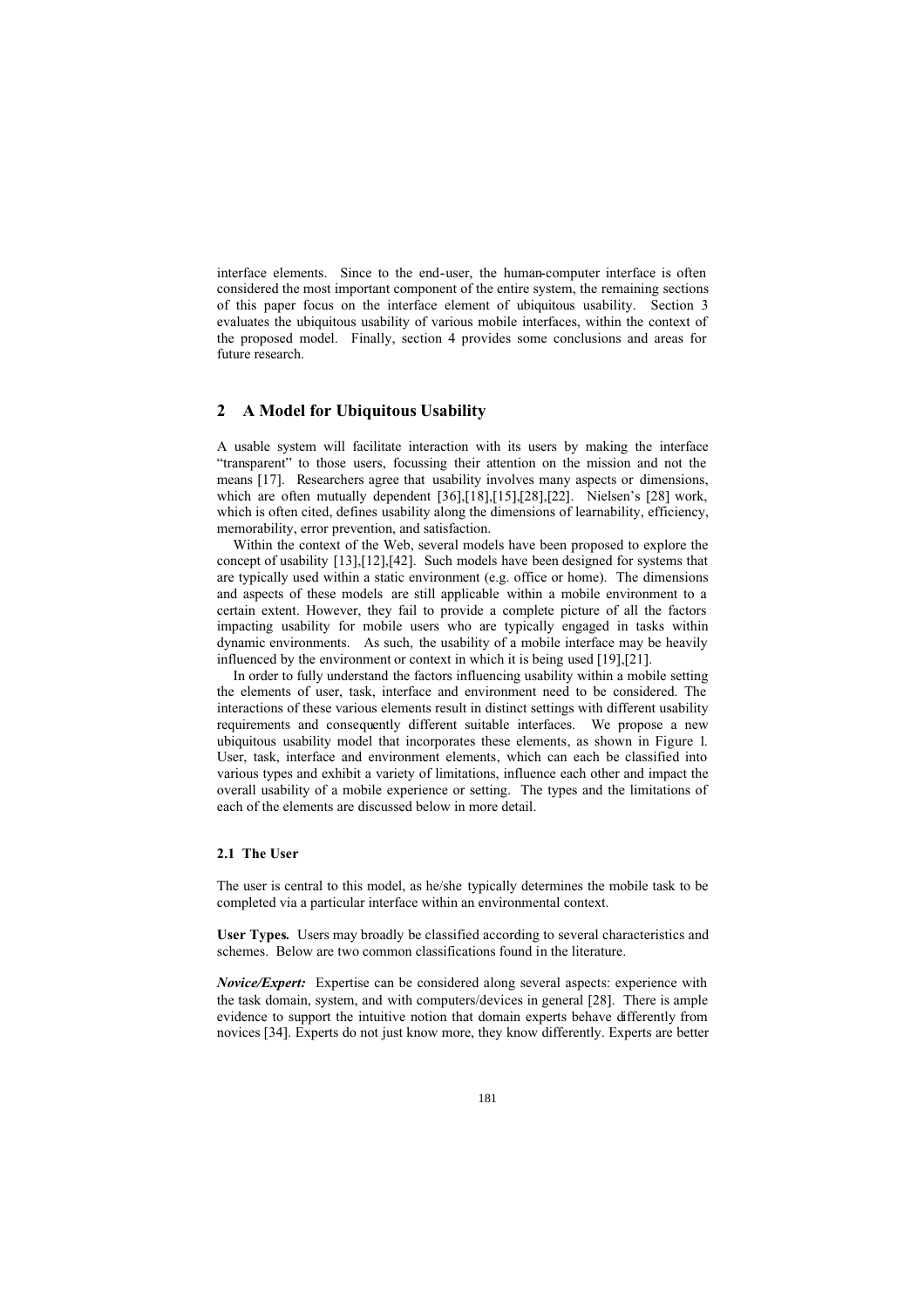able to organize data into meaningful chunks [7], and they have a rich set of structures within which to characterize new problems. Experts also tend to take top-down approaches to problem solving, whereas novices tend to use bottom-up approaches that lack comprehensive planning [2].

When using an interface, system expert users can quickly form goals and sequences of actions to achieve those goals. They prefer the interaction to be efficient in terms of time and required actions. Novice users, on the other hand, prefer an interface that is easy to use and "guessable", which helps them to guess the next most appropriate action.



**Figure 1:** Ubiquitous Usability Model

*Sequential/Multi-tasking:* The work of psychologists such as Sperry [40] led to the concept of left brain and right brain orientation. The left brain is generally associated with sequential processing, whereas the right brain is generally associated with spatial ability and multi-tasking. Users that are oriented towards multi-tasking may more easily interact with a mobile device while also interacting within their environment (such as talking with others, watching TV, walking, etc.)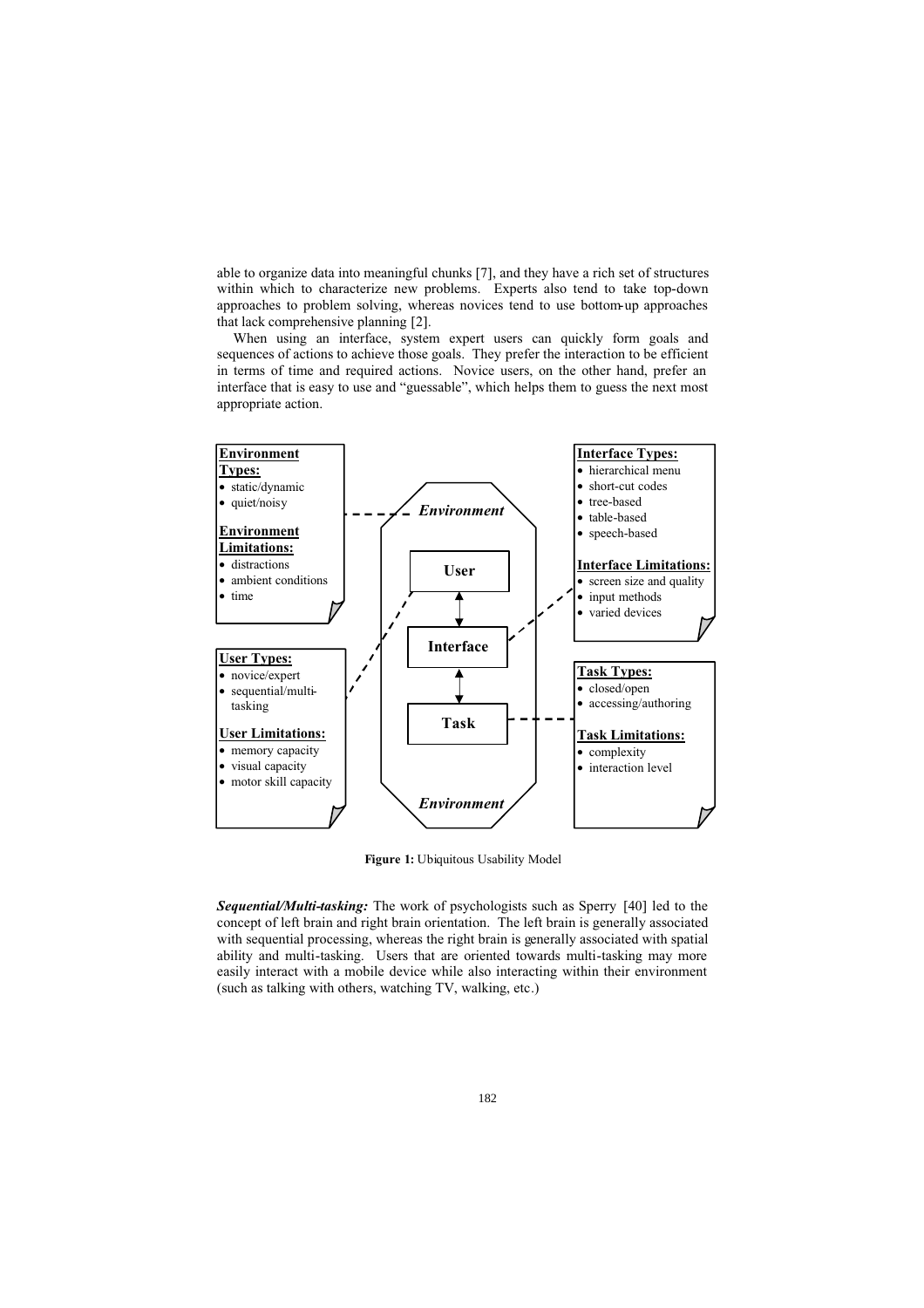**User Limitations.** In performing mobile tasks, as with any other tasks, humans are limited by their memory, visual and motor skill capacities, among others. These constraints are explored below.

*Memory Capacity:* Miller's work [25] in chunking and the "magic number seven" emphasized that humans are extremely limited in how much information they can recall from memory. We have a much greater capacity for recognition (selecting a relevant item from a larger list) than for recall (remembering an item without any cues) [1]. A mobile interface that forces the user to recall specific commands that are used infrequently may be very difficult or cognitively taxing due to human memory limitations.

*Visual Capacity:* Visual capacities and perceptions vary across individuals, visual stimuli and environments. For example, we are less sensitive to the colour blue (especially as we age); peripheral vision is more dominant in dim lighting; and red objects appear closer than blue objects [10]. Visual processing may also be highly dependent on user expectations. For example, if a user expects a particular image and is presented with something that is similar (but different), the expectation may override the visual input, leading the user to incorrectly process the image. As with any system, mobile interfaces must be carefully designed to account for the visual capacities and perceptions of mobile device users.

*Motor Skill Capacity:* Measures of human motor skills include speed and accuracy, which are important in the design of interactive systems [10]. Fitts' law [11] states that the time taken to hit a target (such as a menu item, button or icon) is a function of the size of the target and the distance that has to be moved. Since users find it difficult to manipulate small objects, targets should be as large as possible and the distance to be moved as small as possible. Mobile devices, which are characterized by small screen displays, are challenged when trying to make targets as large as possible. Large targets on a small screen would greatly limit the number of objects that could be displayed.

#### **2.2 The Environment**

Ubiquitous mobile systems are likely to be used within varying environments. Therefore, the usability of such systems is impacted by the context in which it is being used.

**Environment Types.** Environments may be broadly classified according to several characteristics. Below are two environmental classifications applicable to ubiquitous usability.

*Static/Dynamic:* In a static mobile environment, the user is engaged in applications while being stationary (e.g. sitting at an airport). In a dynamic mobile environment, on the other hand, the user is engaged in mobile applications while moving around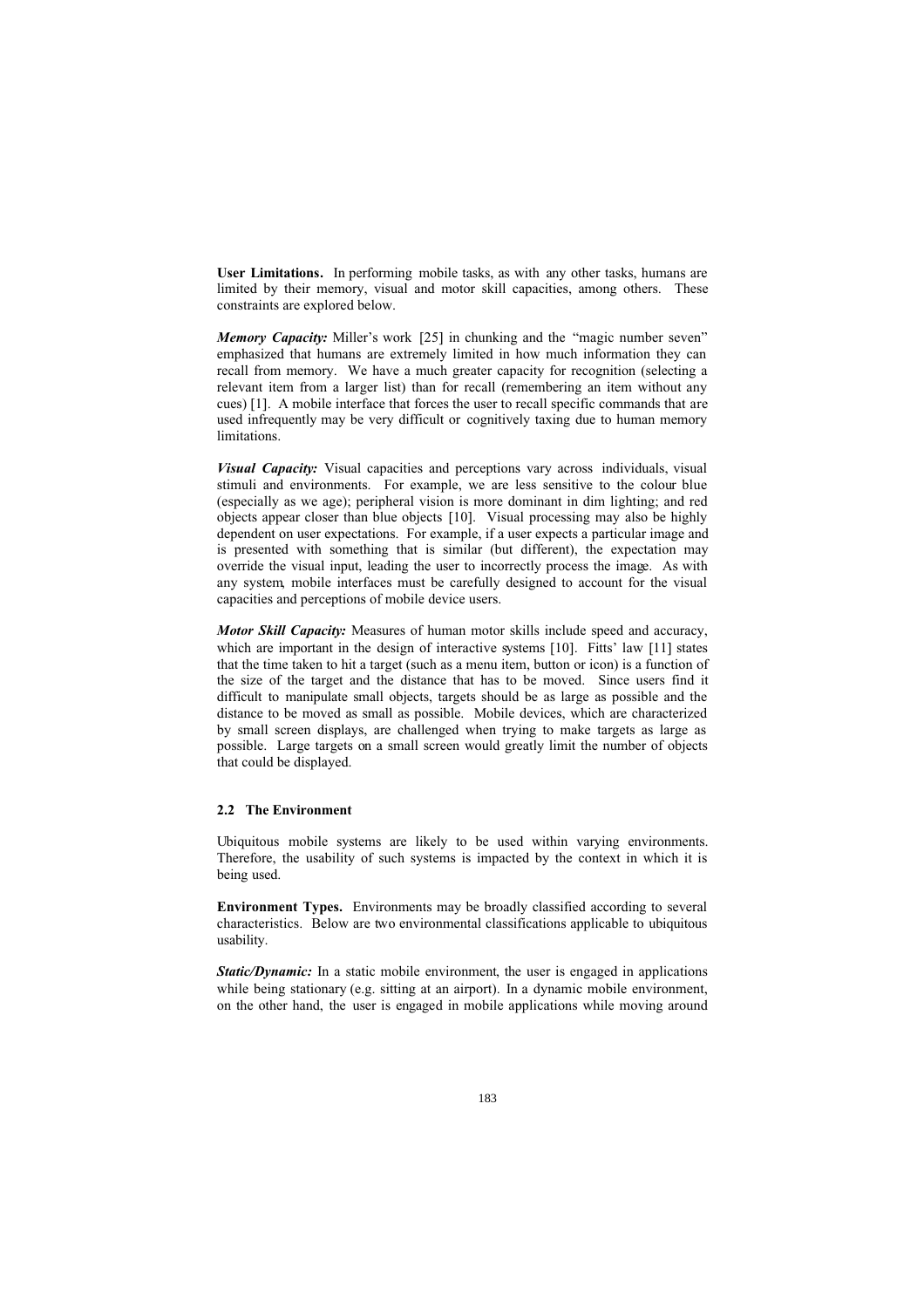(e.g. walking through a mall). A dynamic environment imposes more challenges for the user and the user interface.

*Quiet/Noisy:* A quiet mobile environment is characterized by minimal audio/visual interferences. A noisy mobile environment, on the other hand, suffers from a high level of such interferences. Since mobile tasks are typically performed outside the settings of an office or a home, the user has less control over the level of noise in his/her environment. For example, a mobile user will experience a higher level of interference with their mobile tasks while walking on a noisy street bustling with traffic compared to working in the privacy of their quiet office. A noisy or interactive environment, where the mobile user is distracted by noise or communication with other individuals while engaging in a mobile task will obviously impose some additional constraints on the ability of the user to focus solely on the mobile task at hand.

**Environment Limitations.** The environment may pose several limitations that influence task performance for a ubiquitous mobile system. Some of these limitations are explored below.

**Distractions:** These limitations arise due to the dynamic nature of a typical mobile environment. A mobile user operating in such an environment will potentially be subjected to many distractions due to various stimuli that will compete for her/his attention while interacting with mobile applications [30]. Such stimuli include the presence of others and noise levels.

*Ambient Conditions:* Mobile applications might have to be performed under suboptimal environmental conditions such as poor/high luminance, and extreme temperatures. Mobile users are very limited in what they can do to control such conditions. These conditions may also change suddenly without warning. For example, users surfing the Web on a PDA under well lit conditions, might suddenly find themselves in total darkness as their train passes through a dark tunnel.

*Time:* Substantial research suggests that when faced with time pressure, users process information more selectively [41],[43] and use less complex decision strategies [8],[31]. Miller et al. [26] proposed that there are three major ways of coping with time pressed situations:

- *Acceleration:* Users process the same information at a faster rate. Errors may occur due to the temporary overload of memory or processing capacity.
- *Avoidance:* Users process information at the same rate and simply stop when time has run out. This may result in incomplete tasks or poor decisions due to incomplete information.
- *Filtration:* Users chose to examine only the subjectively important data for consideration. The cognitive process is altered as a result of the time pressure.

Therefore, in a mobile environment where users often have only short periods of time to complete wireless activities, their tasks and decision making capabilities may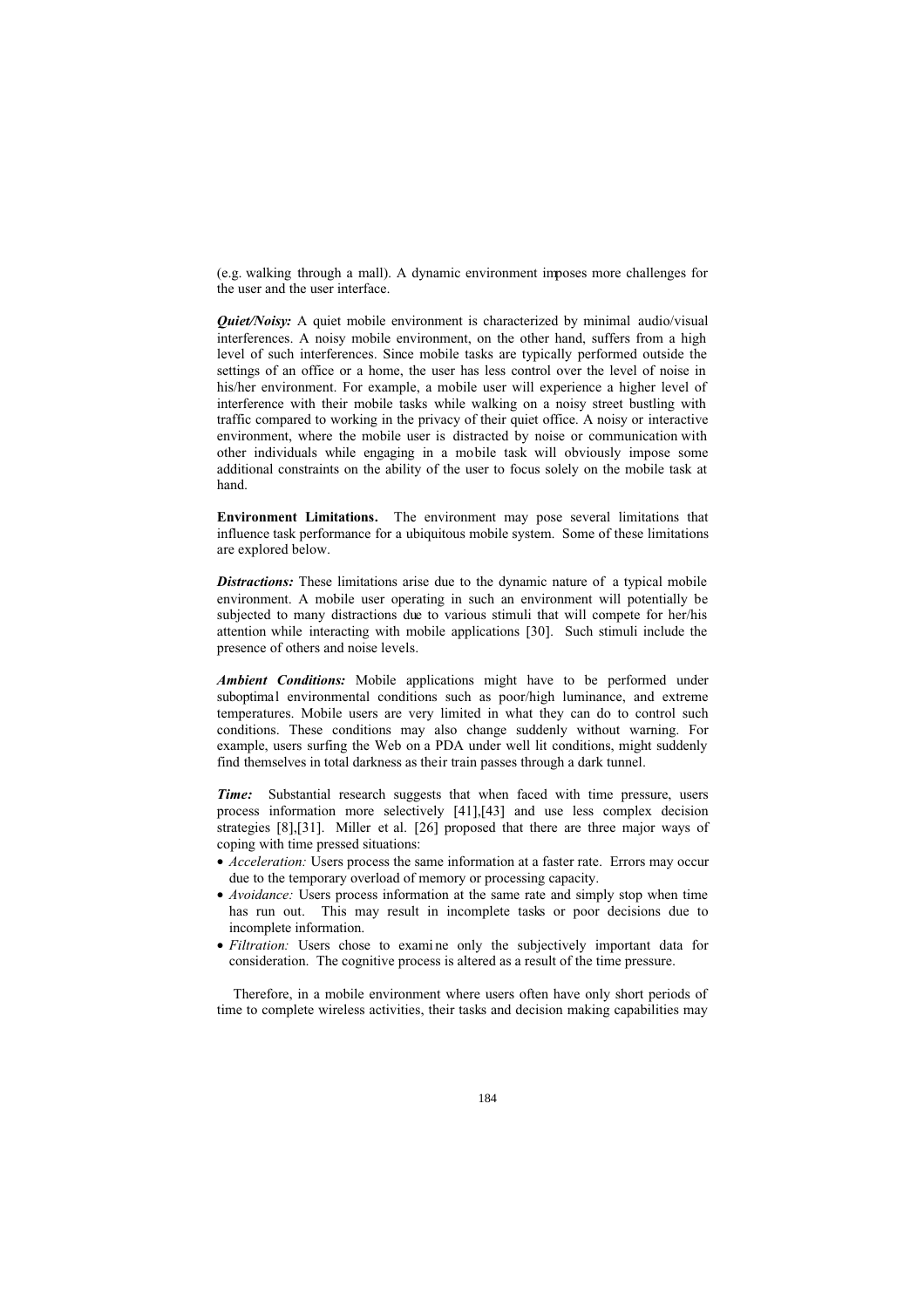be altered or limited. This limitation gains added importance when we consider that the mobile user is typically paying for accessing mobile applications by the minute.

#### **2.3 The Task**

In addition to user and environmental considerations, usability within a mobile environment is influenced by the characteristics of the task.

**Task Types**. Tasks may be broadly classified according to several characteristics, two of which are outlined below.

*Closed/Open:* A closed task has a specific objective that is often decomposed into sub-goals. An open task has a general objective and is considered more exploratory, vague, and non-specific compared to closed tasks [6]. Searching for a specific stock price on a mobile device would be considered a closed task, whereas browsing a news site for stories that may be of interest would be considered an open task.

*Accessing/Authoring:* In an access task, the mobile user is engaged in programmed processing (sequence of known steps) to retrieve available information. In an authoring task, the mobile user is engaged in emergent processing (steps that unfold according to intermediate results) in order to generate new information. For example, retrieving the latest news would be considered an access task, whereas sending a email message is an authoring task [39].

**Task Limitations.** The task itself may pose several limitations that influence the usability of ubiquitous mobile systems. Some of these limitations are outlined below.

*Complexity:* The complexity of any task is determined by its nature and scope as well as by the level of user involvement required. Additionally, the availability, volume, accuracy and structure of data can greatly impact the complexity of the task. Generally, mobile users have access to a very limited amount of information compared to regular Internet users. Limited information would bind the types of tasks that could be successfully completed via mobile devices. However, some types of information may be abundantly available. When the quantity of information leads to information overload, the mobile user may no longer comprehend the information due to its sheer volume [20] combined with mobile device limitations. Additionally, as with the wired Web, information in a mobile setting may be opinion-based rather than fact-based and data maintenance may not be considered a priority. Unstructured information may also impose additional cognitive burdens on the user during task completion. In a mobile setting, where additional complexity may exist within the environment, reducing task complexity gains increased importance.

*Interaction Level:* Some tasks may require a higher level of interaction (such as online games) compared to others (such as weather forecast requests). In a mobile setting where environmental distractions and limited input mechanisms hinder interaction, highly-interactive tasks may be more difficult to accomplish.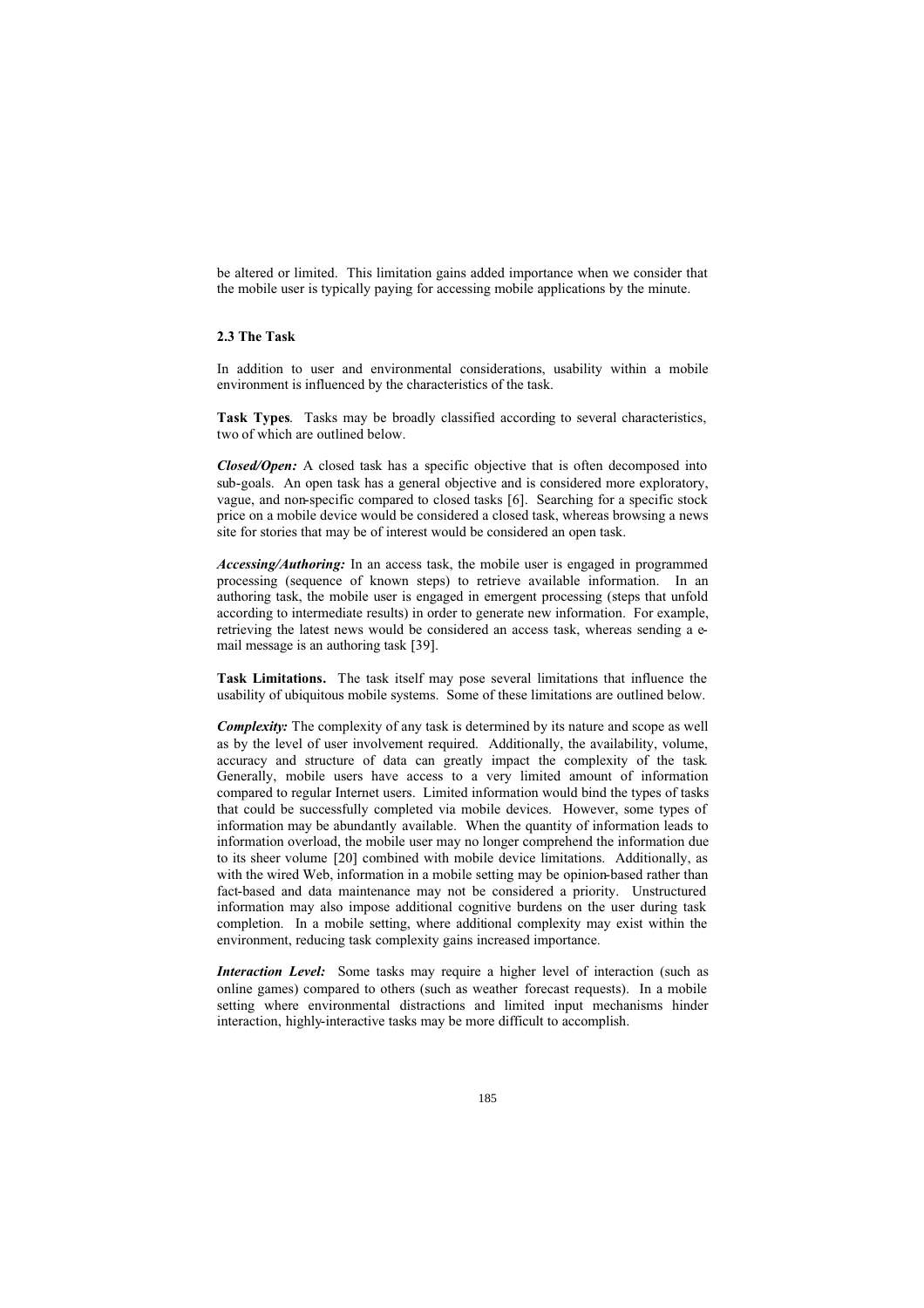#### **2.4 The Interface**

Much like any system, in the eyes of the user, the interface of a mobile application is the system. Several mobile interface types and limitations are explored below.

**Interface Types.** Several alternative mobile interfaces have been deployed or proposed in current literature. These designs present different approaches to address some of the usability challenges faced in mobile environments. Here we focus on cell-phone interface options for mobile applications, and distinguish between five interface types, which are illustrated in Figure 2. Although Figure 2 illustrates the interface types within a cell-phone device, such interfaces are also used across various other mobile devices.

*Hierarchical Menu:* Users are presented with a series of options that, when selected, present a series of sub-options. This navigation continues until the user finds the desired function or information. This is the most commonly used interface approach for mobile applications [5]. Figure 2a shows a possible sequence of menus to obtain a list of available games that have a sports theme.

**Short-Cut Codes:** Users spell out the application, function or information they wish to access by pressing the appropriate numeric keys, which have associated alphabetic letters [24]. For example, if a mobile user wishes to access "Game Sport", as shown in Figure 2b, he/she would begin by pressing "4" (for "G", since the key 4 has letters GHI) followed by "2" (for "A", since the key 2 has letters ABC), and so forth.

*Tree-based:* Upon selecting a top-level node within a tree-structure, the tree is expanded to show sub-topics available within this option [5]. Users can jump to sibling and parent content with a single action, rather than backtracking and moving forward again, as is the case with the menu interface. Figure 2c illustrates a sample menu structure to find a list of available sports-related games, where indentation level is marked by vertical lines rather than folder icons in order to conserve screen space.

*Table-based:* Tables can allow for more information to be displayed within a small screen, where icons or symbols can be used to represent some information [33]. An example of a table-based interface is shown in Figure 2d. In the top row of the table, symbols represent desired sorting functions or key characteristics for online games (sports, combat, mind, and group). On the right side of the table, the available games are listed. The results are represented using standard QFD (Quality Function Deployment) symbols, where triangles indicate a weak relationship, empty circles indicate a medium relationship and filled circles indicate a strong relationship.

*Speech-based:* When interacting with mobile devices, users' eyes may be needed on the environment rather than on the interface. Speech recognition and synthesis may help alleviate some user burdens during mobile device interactions. Speech recognition and synthesis may be applied to any of the mobile interface modes discussed above, but are best suited for interactions with hierarchical menu or shortcut codes interfaces. Mobile users can verbally select items from a presented menu or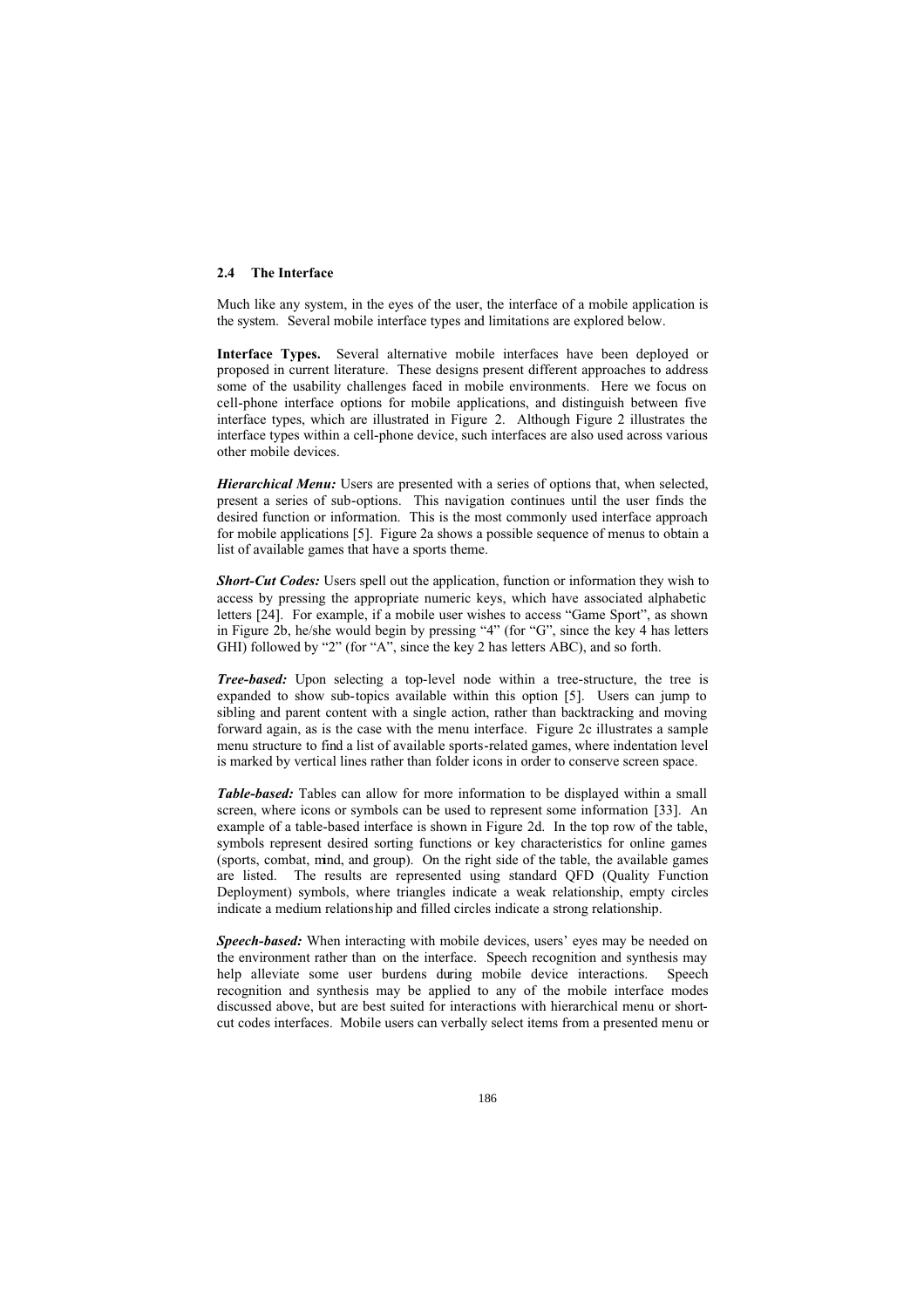can verbally input a command to directly activate the desired function or retrieve the desired information (as shown in Figure 2e).



*2a: Hierarchical Menu Interface*



*2b: Short-Cut Codes 2c: Tree-Based Interface*



*2d: Table-Based Interface 2e: Speech-based for Short-Cut Codes*

**Figure 2:** Various Mobile Interface Options for an Online Games Example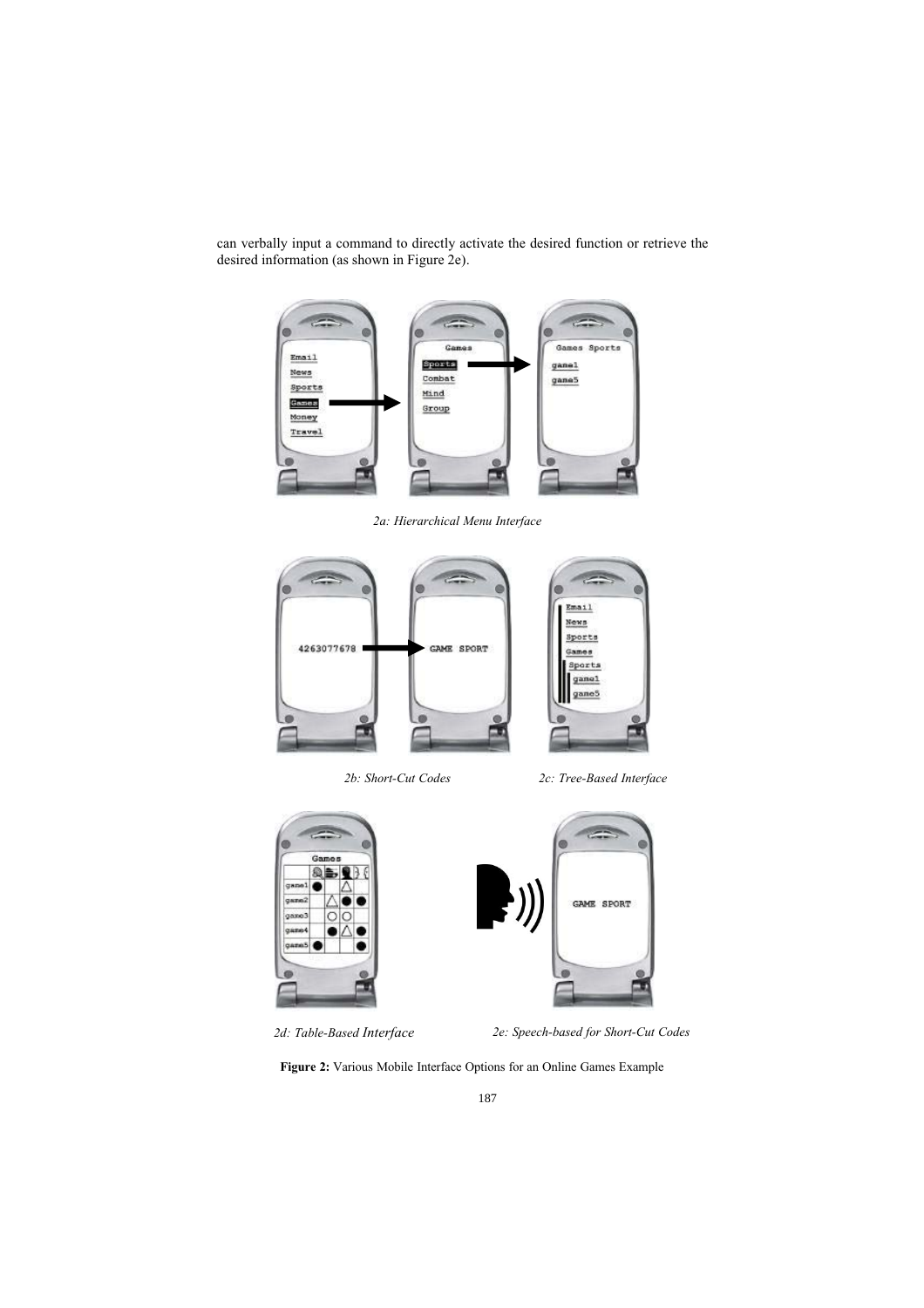**Interface Limitations.** The various mobile interfaces are impacted by one or more of the following limitations.

*Screen size and quality:* Mobile devices are conveniently sized to fit in small areas, such as a pocket, consequently constraining their display area. Therefore, mobile devices are not well suited for displaying text-intensive content the same way a desktop computer is. Additionally, screen resolutions, color depths and contrasts are still limited in most current mobile devices.

Navigation structure is also difficult to convey in the limited screen space of mobile devices. Mobile applications that provide extensive navigation through information and transaction options will require many key presses.

*Input methods:* Traditional keyboards and mice are not available on most mobile devices. Hence, more effort is required by users to enter data/requests and errors are more likely. Errors are especially inconvenient in a mobile environment since they can be expensive and time consuming if a user has to repeat an action.

*Varied devices:* There is a vast variety of mobile devices, which differ in their screen size and quality, input and output methods, and battery, memory and storage capacity. Applications optimized for one type of device may not work well on other devices. Mobile users may even switch between platforms while carrying out a single task. For example, a shopper may search for a particular gift on a laptop, download the search results onto a PDA for evaluation while traveling to work, and purchase the desired gift through a cellular phone.

## **3 Ubiquitous Usability of Mobile Interfaces**

Several types of mobile interfaces were discussed in Section 2. Each of these interfaces possess advantages and disadvantages that may make it better suited for use within certain mobile settings. Table 1 presents the advantages and disadvantages of these interface types within the context of our ubiquitous usability model. As an illustration, the hierarchical menu interface supports novice users by presenting a series of menus from which to choose appropriate options. While hierarchical menus increase the average number of key presses, this is acceptable to the novice user who requires guidance through an unfamiliar navigation system. However, an expert user who frequently uses the system to complete a familiar task would wish to reduce the average number of key presses and task time. This is particularly important in a mobile setting since the user is typically paying for accessing mobile applications by the minute and the uncontrollable nature of the environment may necessitate tasks to be completed quickly to avoid interruptions. Therefore, short-cut codes which bypass a navigation structure and allow direct access to a desired task are better suited for expert users. Short-cut codes do not support novice users since no necessary guidance is provided for the unfamiliar system. A table-based interface, on the other hand, may support both novice and expert users. The novice user is presented with multiple options from which they can choose, and the expert user can quickly select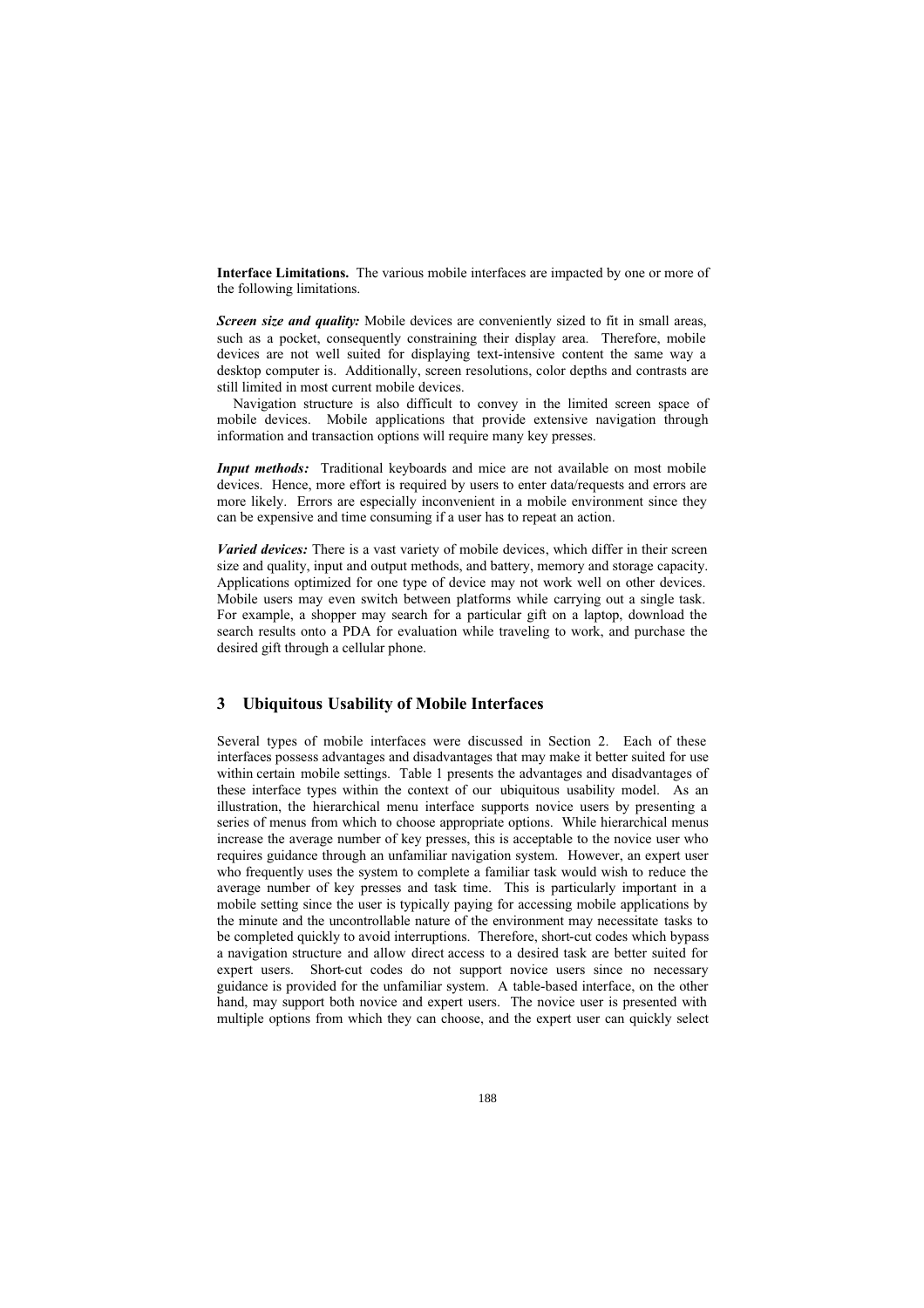the desired option without being forced through a successive navigation structure. However, such an interface may not be suited for all types of tasks, applications or information. A speech interface could be applied to any of the other interface modes. As such, it would tend to inherit some of the advantages and disadvantages of these interfaces. However, a speech-based interface imparts an advantage that it is handsfree, supporting multi-tasking for both novice and expert users.

**Table 1:** Advantages and Disadvantages of Mobile Interface Types

| <b>Mobile</b><br><b>Interface</b> | <b>Advantages</b>                                                                                                                                                                                                                                     | <b>Disadvantages</b>                                                                                                                                                                                                                                                                                              |
|-----------------------------------|-------------------------------------------------------------------------------------------------------------------------------------------------------------------------------------------------------------------------------------------------------|-------------------------------------------------------------------------------------------------------------------------------------------------------------------------------------------------------------------------------------------------------------------------------------------------------------------|
| Hierarchical Menu                 | <b>User</b><br>• supports novice users $[23]$ , $[37]$<br>• relies on recognition rather than<br>recall (addressing the memory<br>capacity limitation) [32]<br>• focuses the user on a few choices<br>(addressing the visual capacity)<br>limitation) | <b>User</b><br>• cumbersome for expert users [37]<br>• increases the average number of key<br>presses (contributing to the motor skill<br>limitation)<br>• menu choices are based on designer, not<br>user, intuition [29]<br>• force the user to consider the<br>system/information in a top-down<br>manner [38] |
|                                   | <b>Task</b><br>• alerts users to the existence of<br>task options they may be unaware<br>of<br>• reduces screen clutter (addressing<br>the complexity limitation)<br><b>Environment</b><br>• appropriate for both quiet and                           | <b>Task</b><br>• lacks visual cues for overall navigation<br>structure (contributing to higher<br>complexity for accessing tasks) [29]<br>• may require numerous backtracking<br>actions (contributing to higher<br>complexity for accessing tasks)<br><b>Environment</b><br>• time consuming                     |
|                                   | noisy environments                                                                                                                                                                                                                                    | • awkward within certain dynamic settings<br>awkward within certain ambient<br>conditions (in particular, dim lighting)                                                                                                                                                                                           |
| Short-Cut Codes                   | <b>User</b><br>• supports expert users $[23]$ , $[37]$<br>• highly reduces the average<br>number of key presses<br>(addressing the motor skill<br>limitation)<br>• limited screen clutter (addressing<br>the visual capacity limitation)              | <b>User</b><br>• does not support novice users [37]<br>• relies on recall rather than recognition<br>(contributing to the memory capacity<br>limitation) [32]<br>• codes are pre-determined by designer,<br>rather than user intuition                                                                            |
|                                   | <b>Task</b><br>• supports closed tasks                                                                                                                                                                                                                | <b>Task</b><br>· does not support open tasks<br>• overall information structure not<br>conveyed (contributing to higher<br>complexity for accessing tasks)<br>• users may be unaware of all task options                                                                                                          |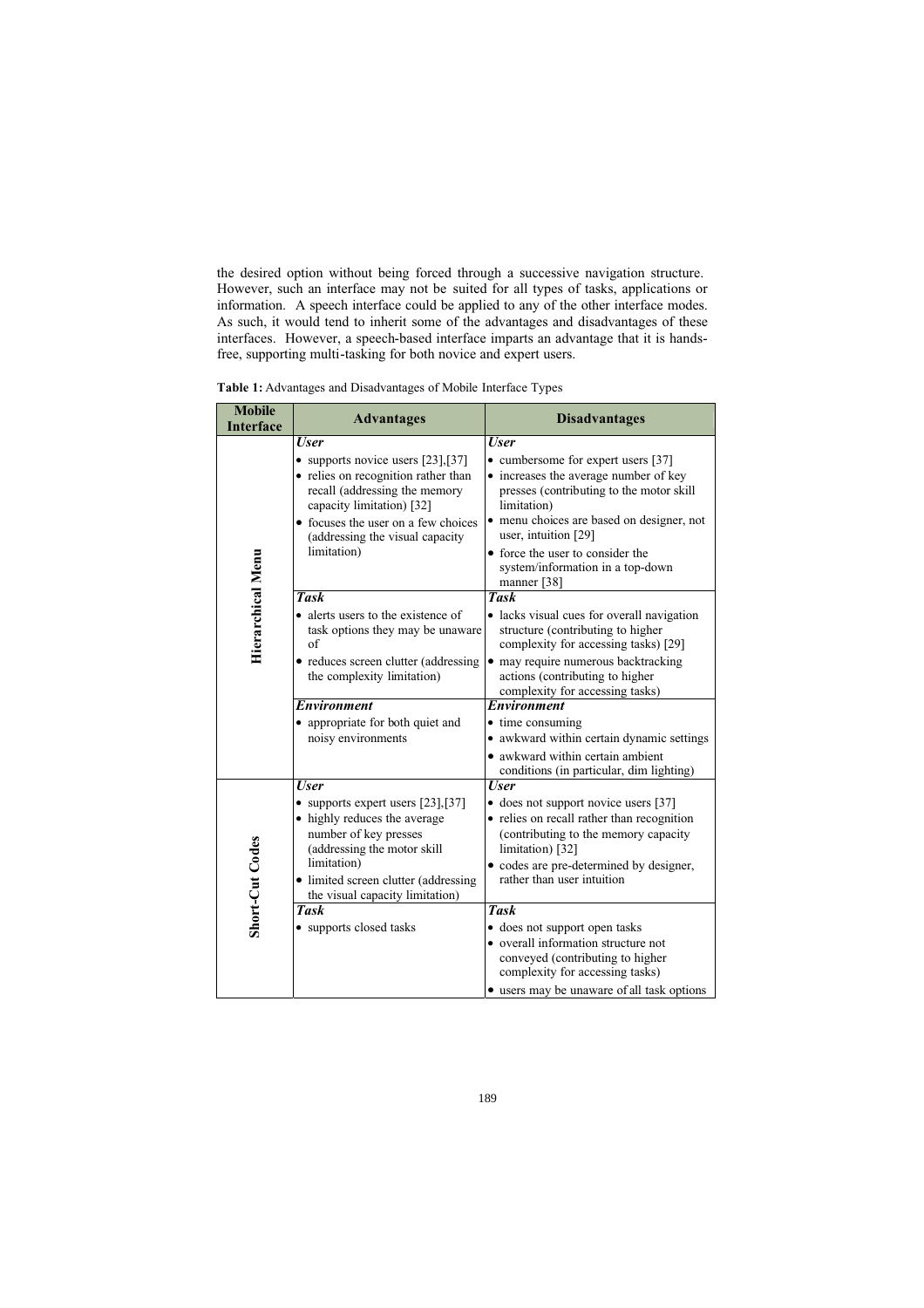|             | Environment                                                                                                                                                                                                                                                 | Environment                                                                                                                                                                                                                      |
|-------------|-------------------------------------------------------------------------------------------------------------------------------------------------------------------------------------------------------------------------------------------------------------|----------------------------------------------------------------------------------------------------------------------------------------------------------------------------------------------------------------------------------|
|             | • highly time efficient                                                                                                                                                                                                                                     | • awkward in environment with multiple<br>distractions since it requires the user's<br>full attention<br>• awkward within certain ambient                                                                                        |
|             |                                                                                                                                                                                                                                                             | conditions (in particular, dim lighting)                                                                                                                                                                                         |
| Tree-Based  | <b>User</b><br>• supports novice users [37]<br>• relies on recognition rather than<br>recall (addressing the memory<br>capacity limitation) [32]<br>• moderately reduces the average<br>number of key presses<br>(addressing the motor skill<br>limitation) | User<br>• somewhat cumbersome for expert users<br>$[37]$<br>• tree structure is based on designer, not<br>user, intuition [29]<br>· quickly occupies limited screen space<br>(contributing to the visual capacity<br>limitation) |
|             | <b>Task</b>                                                                                                                                                                                                                                                 | <b>Task</b>                                                                                                                                                                                                                      |
|             | • reduces backtracking actions<br>(reducing complexity for<br>accessing tasks)<br>• overall information structure is<br>conveyed (reducing complexity                                                                                                       | • increases screen clutter (contributing to<br>the complexity limitation)<br>· difficult to use with a deep and/or broad<br>tree structure [27]                                                                                  |
|             | for accessing tasks)<br><b>Environment</b>                                                                                                                                                                                                                  | <b>Environment</b>                                                                                                                                                                                                               |
|             | • appropriate for both quiet and<br>noisy environments<br>• time efficient                                                                                                                                                                                  | • awkward within certain ambient<br>conditions (in particular, dim lighting)                                                                                                                                                     |
|             | <b>User</b>                                                                                                                                                                                                                                                 | <b>User</b>                                                                                                                                                                                                                      |
|             | • could support both novice and<br>expert user<br>• relies on recognition rather than<br>recall (addressing the memory<br>capacity limitation) [32]                                                                                                         | • table structure is based on designer, not<br>user, intuition<br>• quickly occupies limited screen space<br>(contributing to the visual capacity<br>limitation)                                                                 |
|             | • reduces the average number of<br>key presses (addressing the motor<br>skill limitation)                                                                                                                                                                   |                                                                                                                                                                                                                                  |
|             | <b>Task</b>                                                                                                                                                                                                                                                 | <b>Task</b>                                                                                                                                                                                                                      |
| Table-Based | • somewhat reduces backtracking<br>actions (reducing complexity for<br>accessing tasks)                                                                                                                                                                     | • increases screen clutter (contributing to<br>the data limitation)<br>• may not be suited for all types of tasks,                                                                                                               |
|             | • information structure is partially<br>conveyed (reducing complexity<br>for accessing tasks)                                                                                                                                                               | applications or information                                                                                                                                                                                                      |
|             | · can present more data in a tight<br>space [27],[33]                                                                                                                                                                                                       |                                                                                                                                                                                                                                  |
|             | <b>Environment</b>                                                                                                                                                                                                                                          | <b>Environment</b>                                                                                                                                                                                                               |
|             | • appropriate for both quiet and<br>noisy environments<br>• somewhat time efficient                                                                                                                                                                         | awkward within certain ambient<br>conditions (in particular, dim lighting)                                                                                                                                                       |
|             |                                                                                                                                                                                                                                                             |                                                                                                                                                                                                                                  |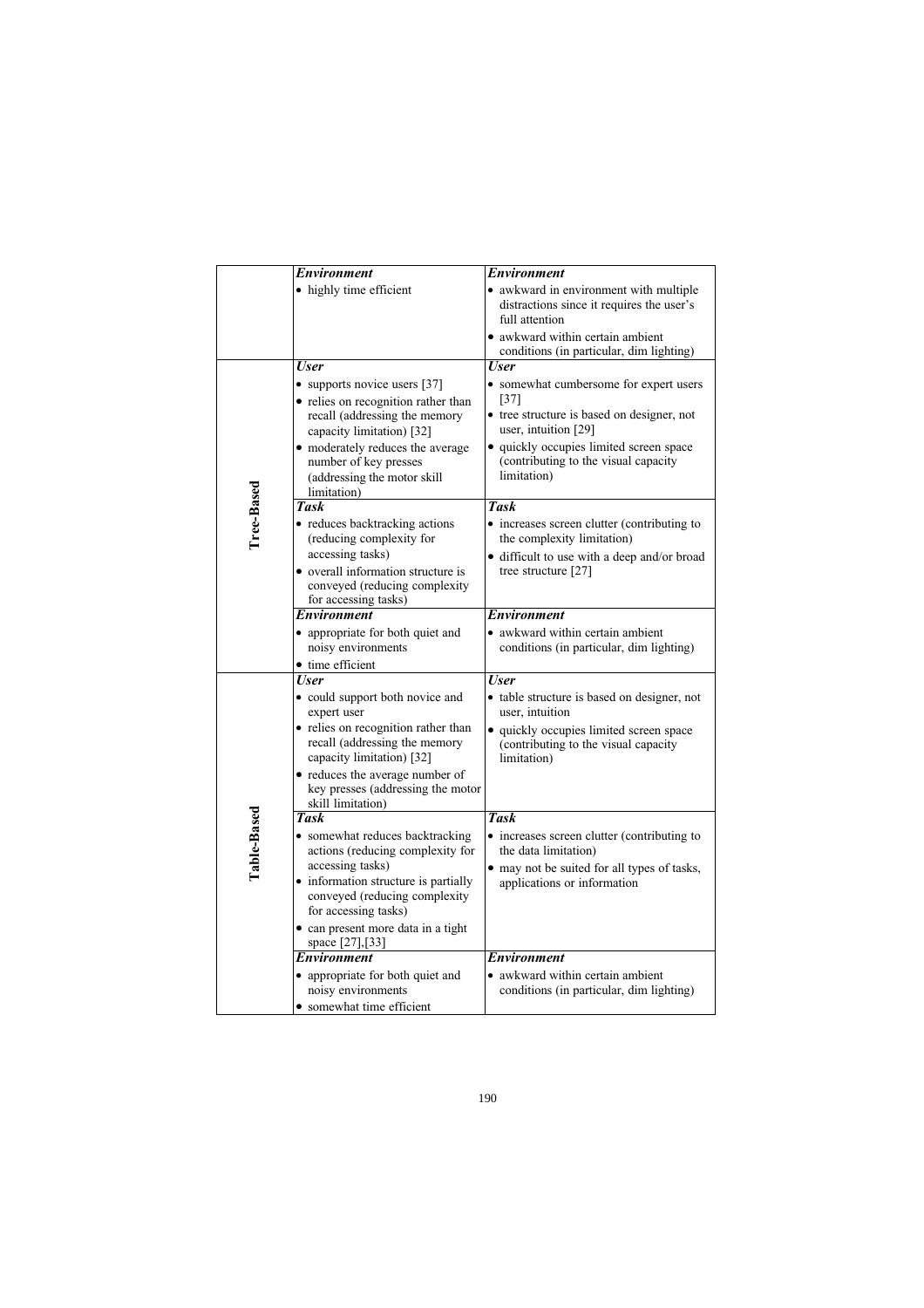|              | <b>User</b>                                                                                                                                                                                                                                                | <b>User</b>                                                                                                                                                                                                                               |
|--------------|------------------------------------------------------------------------------------------------------------------------------------------------------------------------------------------------------------------------------------------------------------|-------------------------------------------------------------------------------------------------------------------------------------------------------------------------------------------------------------------------------------------|
| Speech-Based | • could support both novice and<br>expert users<br>• minimizes key presses<br>(addressing the motor skill<br>limitation)<br>• hands-free, supporting multi-<br>tasking<br>• natural input $[3]$<br>• not affected by visual and motor<br>skill limitations | • inappropriate for users with speech<br>impediments or thick accents<br>• poor quality speech-synthesis may lead<br>to user annoyance [4]<br>• speech output is slow, serial, and<br>provides no short-term memory aids<br>$[35]$ , [16] |
|              | Task                                                                                                                                                                                                                                                       | <b>Task</b>                                                                                                                                                                                                                               |
|              | • appropriate for both accessing<br>and authoring tasks                                                                                                                                                                                                    | • inappropriate for tasks requiring privacy<br>• inappropriate for tasks containing<br>ambiguous words                                                                                                                                    |
|              | Environment                                                                                                                                                                                                                                                | <i><b>Environment</b></i>                                                                                                                                                                                                                 |
|              | • may be appropriate in various<br>ambient conditions (such as dim-<br>lighting)                                                                                                                                                                           | • may be influenced or degraded by the<br>environment (e.g. noise)                                                                                                                                                                        |

It is important to note that the statements within Table 1 are generic to all mobile devices, however some variations may exist according to the specific characteristics of these devices. For example, screen size is not as much of a limitation for a PDA or wireless laptop device as much as it is for a cell-phone.

Table 1 also illustrates that preferences for the various mobile interface options may vary according to the user, task and environment. Such settings do not remain constant. For example, a user may progress from novice to expert, engage in various types of tasks within a dynamic environment. As such, a highly usable ubiquitous system should allow for multiple interface options to best match the current user, task and environment. Even when the task remains constant, designers of ubiquitous systems must realize that user preferences will vary according to their experience and context of use.

### **4 Conclusions**

Usability plays an important role in the success of any system. Mobile systems are no exception to this rule. Ubiquitous usability is determined by the elements of its user, environment, task and interface. This paper presented a theoretical ubiquitous usability model that incorporates these elements and outlines their interactions. This model helps us to better understand the unique usability aspect of this emerging and promising field. Focus was then directed to usability issues associated with the mobile interface. Various mobile interface options were presented, evaluated and compared within the context of the proposed model. This work suggests that several factors will determine the appropriateness of various mobile interfaces, including: (i) user characteristics and preferences; (ii) environmental attributes and constraints; and (iii) task characteristics and requirements.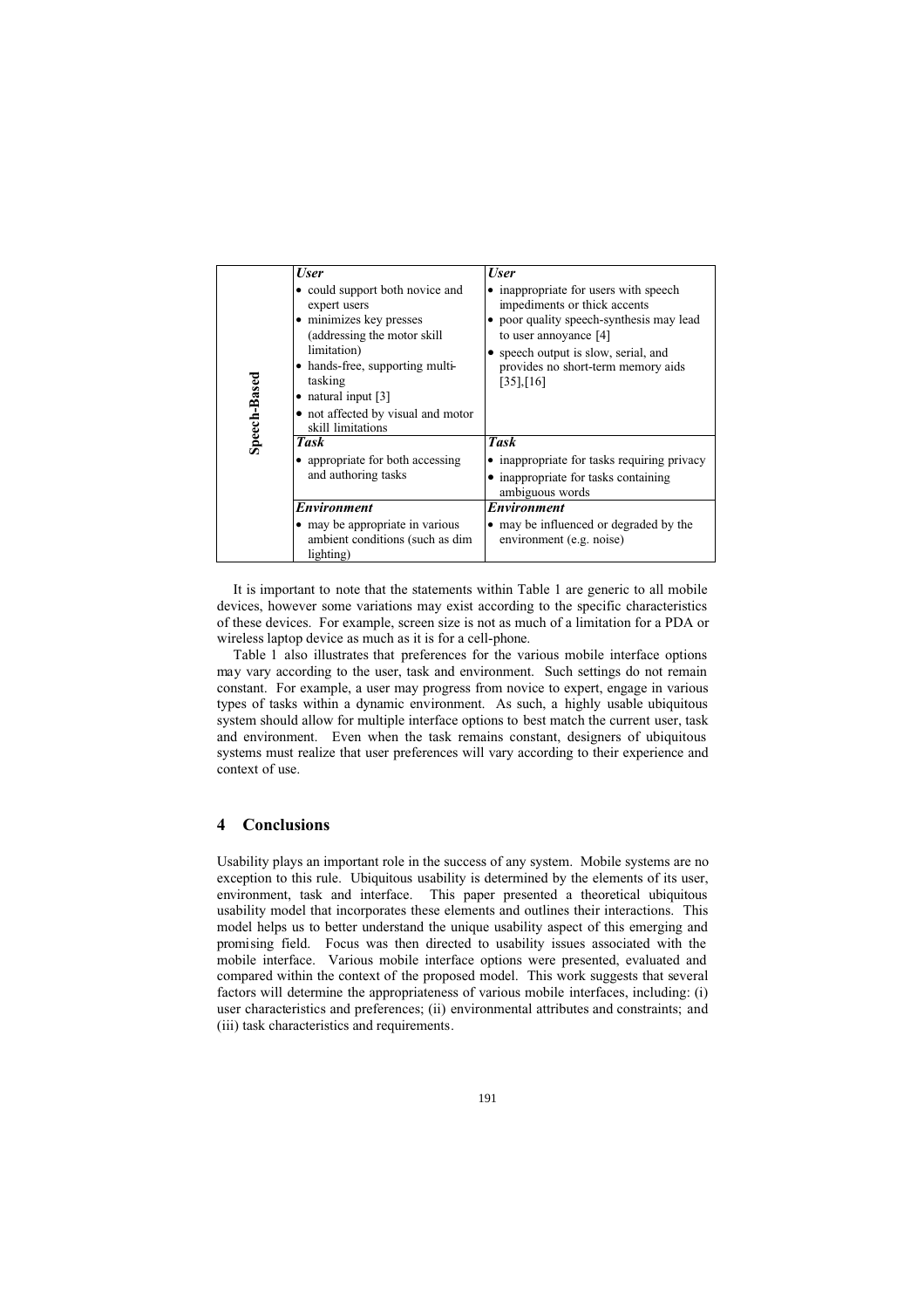Potential areas for future research may include:

- The proposed ubiquitous usability model and the analysis of various mobile interface types (presented in Table 1) represent the opinions of two usability experts. Further validation is recommended with a wider panel of usability experts.
- Developers of m-Commerce applications tend to utilize Web design principles and guidelines. A similar problem was faced during the early days of Web development, when designers tried to apply guidelines of print media to the new hypermedia Web environment. A new set of usability guidelines that considers the unique demands of ubiquity is required.
- Beyond the ubiquitous usability issues presented in this paper, personalized mobile interfaces may play a key role in the success of future m-Commerce systems. The impact of such interfaces on the user experience should be further explored.

Both consumers and businesses yearn for the flexibility and convenience afforded by ubiquitous systems. The key to the success of such system hinges on their usability.

### **References**

- 1. Barsalou, L.W. (1992). Cognitive Psychology, Hillsdale, NJ: Erlbaum.
- 2. Batra, D., Davis, J.G. (1989). A study of conceptual data modelling in database design: similarities and differences between expert and novice designers. in J.I. DeGross, J.C.
- 3. Beaudouin-Lafon, M. and Conversy, S. (1996). Auditory illusions for audio feedback, In M. Tauber (eds.), ACM CHI'96 Conference Companion, ACM Press, Addison-Wesley, pp.299-300.
- 4. Berglund, B., Harder, K. and Preis, A. (1994). Annoyance perception of sound and information extraction. Journal of the Acoustical Society of America, 95, 1501-1509.
- 5. Buchanan, G., Farrant, S., Marsden, G., Pazzani, M. (2001). Improving Mobile Internet Usability. Proceedings of WWW10, Hong Kong, May.
- Carmel, E., Crawford, S., Chen, H. (1992). Browsing in hypertext : a cognitive study. IEEE Transactions on Systems, Man, and Cybernetics, 22(5), September/October.
- 7. Chase, W.G. and Simon, H.A. (1973). Perception in chess. Cognitive Psychology, 4, 55- 81.
- 8. Christensen-Szalanski, J.J.J. (1980). A further examination of the selection of problemsolving strategies : The effects of deadlines and analytic aptitudes. Organizational Behavior and Human Performance, 25, 107-122.
- 9. Coursaris, C. and Hassanein, K. (2002). Understanding m-Commerce: A Consumer-Centric Model. Quarterly Journal of Electronic Commerce, 3(3), 247-271.
- 10. Dix, A., Finlay, J., Abowd, G., Beale, R. (1998). Human-Computer Interaction: Second Edition. Harlow, UK: Prentice Hall.
- 11. Fitts, P.M. and Posner, M.I. (1967). Human Performance. Wadsworth, Wokingham.
- 12. Frokjaer, E., Hertzum, M., Hornback, K. (2000). Measuring usability: Are effectiveness, efficiency and satisfaction really correlated? In: Proceedings of ACM Conference Human Factors in Computing (CHI'00). ACM Press, New York, 345-352.
- 13. Ghose, S., Dou, W.Y. (1998). Interactive functions and their impacts on the appeal of internet presences sites. Journal of Advertising Reserarch, 38, 29-43.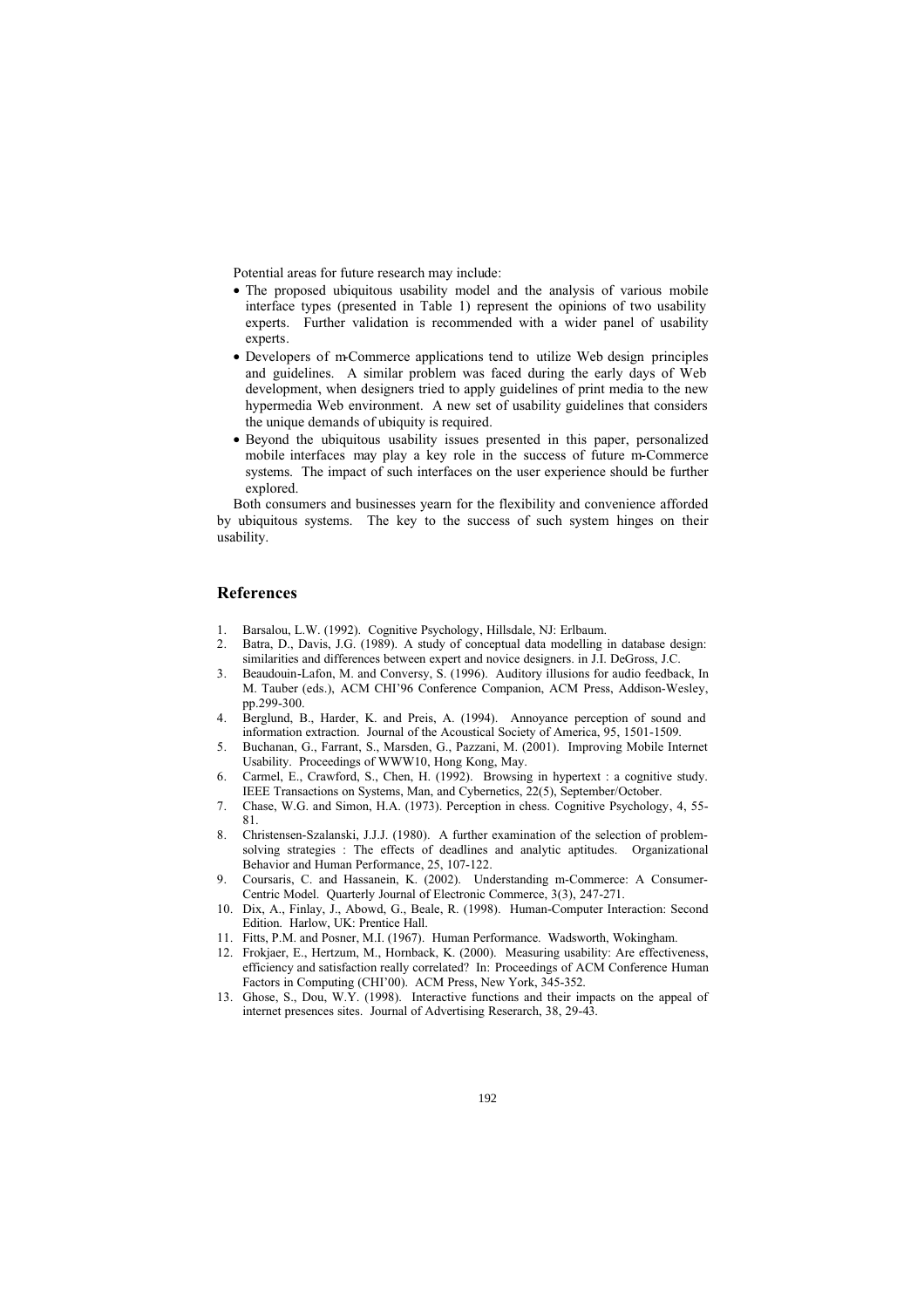- 14. Ghosh, A.K. and Swaminatha, T.M. (2001). Software Security and Privacy Risks in Mobile E-Commerce. Communications of the ACM, February, 44(2), 51-57.
- 15. Gould, J. D. (1992). How to Design Usable Systems. Handbook of Human-Computer Interaction. M. Helander, North-Holland: 757-789.
- Halstead-Nussloch, R. (1989). The Design of Phone-Based Interfaces for Consumers. In CHI'98 Conference on Human Factors in Computing Systems, Austin, TX, pp.347-352.
- 17. Head, M. M. (1997). User Interface Features: Facilitating Information Access and Decision Making. Information Systems, School of Business, McMaster University: 228.
- 18. Holcomb, R. and A. L. Tharp (1991). What Users Say About Software Usability. International Journal of Human-Computer Interaction, 3(1): 49-78.
- 19. Jameson, A. (2002). Usability Issues and Methods for Mobile Multimodal Systems. In: Proceedings of the ISCA Tutorial and Research Workshop on Multi-Modal Dialogue in Mobile Environment, Germany, June.
- 20. Keyes, E., Sykes, D., Lewis, E. (1989). Technology + design + research = information design. Text, Context, and Hypertext, Cambridge, MA: The MIT Press, 251-264.
- 21. Kim, H., Kim, J. Lee, Y., Chae, M., Choi, Y. (2002) An Empirical Study of the Use contexts and Usability Problems in Mobile Internet. Proceedings of HICSS-35, Hawaii, January.
- 22. Kirakowsky, J. (1996). The Software Usability Measurement Inventory: Background and Usage. Usability Evaluation in Industry. P. W. Jordan, B. Thomas, B. A. Weerdmeester and I. L. McClelland. London, Taylor & Francis: 169-178.
- 23. Kurtenback, G. and Buxton, W. (1993). The Limits of Expert Performance Using Hierarchic Marking Menus, Proceedings of INTERCHI'93, April.
- 24. Marsden, G. and Jones, M. (2001). Ubiquitous Computing and Cellular Handsets are menus the best way forward? in South Africa Annual Conference of the South African Institute of Computer Scientists and Information Technologists (SAICSIT2001) Pretoria, South Africa.
- 25. Miller, G.A. (1956). The magical number seven, plus or minus two: some limits of our capacity for information processing, Psychological Review, 63, 81-97.
- 26. Miller, G.A., Galanter, E., Pribram, K.H. (1960). Plans and the Structure of Behavior, Holt, Rinehart and Winston, New York.
- 27. Molander, M. (2001). Reducing the user interface. IBM developerWorks Paper Series, ftp://www6.software.ibm.com/software/developer/library/us-reduce.pdf, accessed May 2003.
- 28. Nielsen, J. (1993). Usability Engineering. Boston, MA, Academic Press.
- 29. Norman, K.L. (1991). The Psychology of Menu Selection: Designing Cognitive Control at the Human/Computer Interface. Ablex Publishing Corporation.
- 30. Pascoe, J., Ryan, N. and Morse, D. (2000). Using while moving: HCI issues in fieldwork environments. ACM Transactions on Computer-Human Interaction ToCHI, 7( 3), September 2000, pp. 417-437.
- 31. Payne, J.W., Bettman, J.R. (1988). Adaptive strategy selection in decision making. Learning, Memory, and Cognition, 14(3), 534-552.
- 32. Preece, J., Rogers, Y., Sharp, H., Benyon, D., Holland, S., Carey, T. (1999). Human-Computer Interaction. Addison-Wesley:UK.
- 33. Pulli, P.J. and Antoniac, P.M. (2000). MARISIL User Interface Framework for Future Mobile Mediaphone. Proceeding of the 2nd Int. Symp. on Mobile Multimedia Sys. and Applications, Delft, 1-5.
- 34. Rector, A. L., Newton, P. D., and Marsden, P. H. (1985). What kind of system does an expert need? People and Computers: Designing the interface. Cambridge: Cambridge University Press. U.K. pp.239-247.
- 35. Schmandt, C. (1994). Voice Communication with Computers. Van Nostrand Rheinhold, New York.